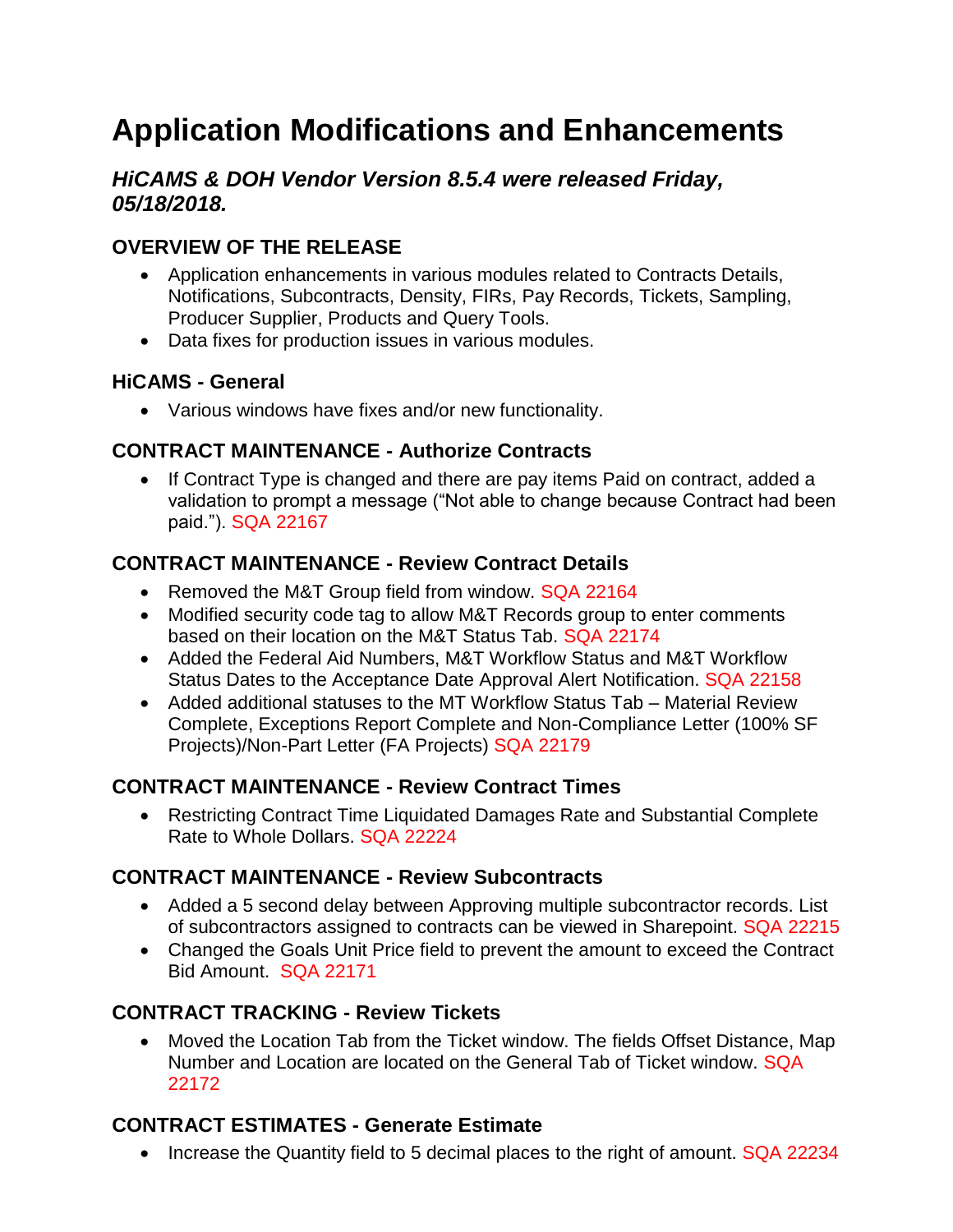#### **DENSITY - Review Density Asphalt Cores QA**

- Added changes to code on Check Core Recheck, Control Strip Core Recheck, Retest QA and expired code on QA Core Types. SQA 21601
- New notifications to Density Asphalt (Core) QC & QA Dispute Resolution Core Types. SQA 21601

# **DENSITY - Review Density Asphalt Cores QC**

- Updated window to allow change to the Station Fraction field on the Review Density Cores/Tests window. No longer will get error message "The value is exceeding data limit of 0." SQA 22183
- Added changes to code on QC, Check Core QC, Control Strip QC Small Quantity, Substitution QC and Dispute Resolution Core Types. SQA 21601
- Changed notifications on Density Asphalt (Core/Nuclear) and QC Substitution Core Types. SQA 21601

# **DENSITY - Review Density Asphalt Nuclear QC**

- Updated window to allow change to the Station Fraction field on the Review Density Cores/Tests window. No longer will get error message "The value is exceeding data limit of 0." SQA 22183
- Changed notifications on Density Asphalt (Core/Nuclear) and QC Substitution Core Types. SQA 21601

## **DENSITY - Review Density Other Conventional**

 Moved the Percent Compaction field from between the Station from Fraction and Lane columns to be located between the UOM and Status columns, this location flows better with the way the data is entered from the paperwork. SQA 22176

# **DENSITY - Review Density Other Nuclear**

- Corrected the formula calculation of the Length field on Density Other Nuclear window -
	- 1. Multiply Station From x 100 = Station From product
	- 2. Add Station From Fraction to Station From product = Station From Sum
	- 3. Multiply Station To x 100 = Station to product
	- 4. Add Station To Fraction to Station To product = Station To sum
	- 5. Subtract Station From sum from Station To sum = Length SQA 22170

#### **SAMPLING - General**

 Comments added in the To Be Used In field on sample, tracked comments on the History tab on sample. SQA 22162

#### **SAMPLING - Review Test Results**

 Able to create a PDF attachment, when emailing a Test Result when user has both Adobe Acrobat X Pro and Docudesk on computer. SQA 22225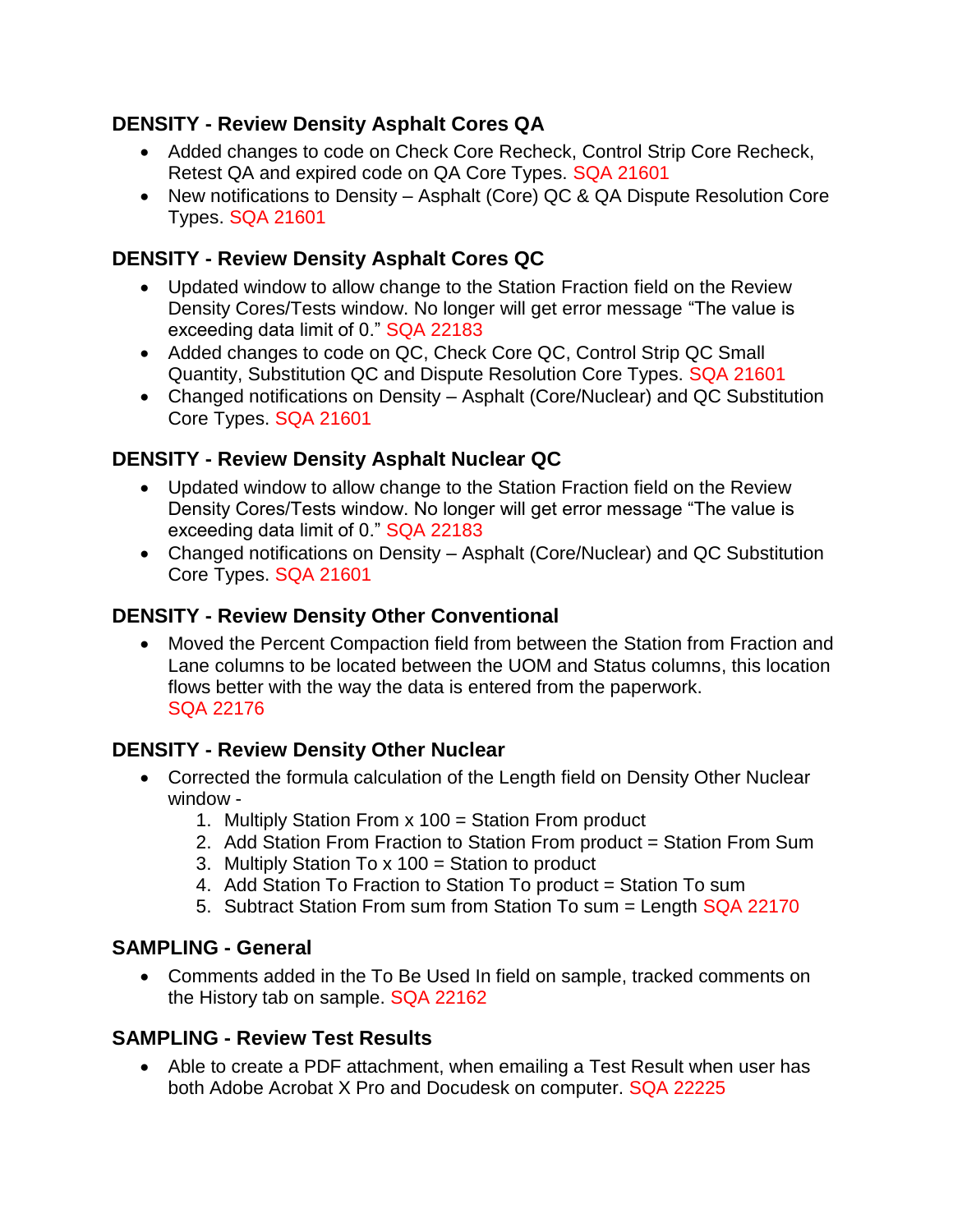## **QUERY TOOL**

- **Density Other Nuclear:** Corrected the Station From, Station From Fraction, Station To and Station To Fraction equation to calculate the correct Length of Density Other Nuclear record. SQA 22230 & SQA 22232
- **STAFF LOGIN:** Created a Query Tool to retrieve data that lists Action Codes from Create, Create Login, Created Staff Security Record, Drop Login, Expired Staff Security Record, Lock Login, Modify Staff Expiration Date, Modify Staff QAP, Modify Staff Revoke Access Indicator and Reset Password. Useful information for Security Czars throughout the year and for the annual audit. SQA 22166
- **ICT PRECAST:** Display the FIR ID on the Alt ID row if the cast is complete. SQA 22136
- **ICT PRESTRESSED:** Added Quantity field to ICT Prestressed Data column on Query Tool. SQA 22206

# **STANDARD REPORTS**

- DENSITY ASPHALT % QA/QC: Reformatted data on report. SQA 22235
- DENSITY ASPHALT QA SUMMARY: Reformatted data on report. SQA 22235

## **REFERENCES - Concrete Mix Designs**

• Total redesign of the Concrete Mixed Design window. SQA 22113

#### **REFERENCES - Master Pay Items**

- Added Spec Year and Expired Date to Function Code Assignment on Master Pay Items window. SQA 22167
- If Contract Type is changed to "Design Build", all line item function codes are assigned to 7620 on General tab of Master Pay Items window. SQA 22167

#### **ADMIN - Staff Relink**

 Updated notification message that states a new card will be reissued when a staff relink has been merged, certifications are no longer issued to technicians. SQA 22175

#### **TECHNICIAN - Review Class Enrollment**

- Modified the Confirmation Letter
	- 1. Ensured the Header is completely visible on monitor
	- 2. Word Wrapped the first sentence Thank you for recently registering for a course sponsored by the Department of Transportation. This is a confirmation/reminder letter for the course.
	- 3. Word Wrapped the second sentence All classes begin at (set time). Please being this letter with you to class, along with the following materials: Pocket size calculator, current NCDOT Metric & English Spec Book, #2 pencils.
	- 4. Changed the font for Class direction.
	- 5. Changed fax number from 919-733-8742 to 919-329-4242. SQA 22163
- Modified the Pass/Fail Letter –